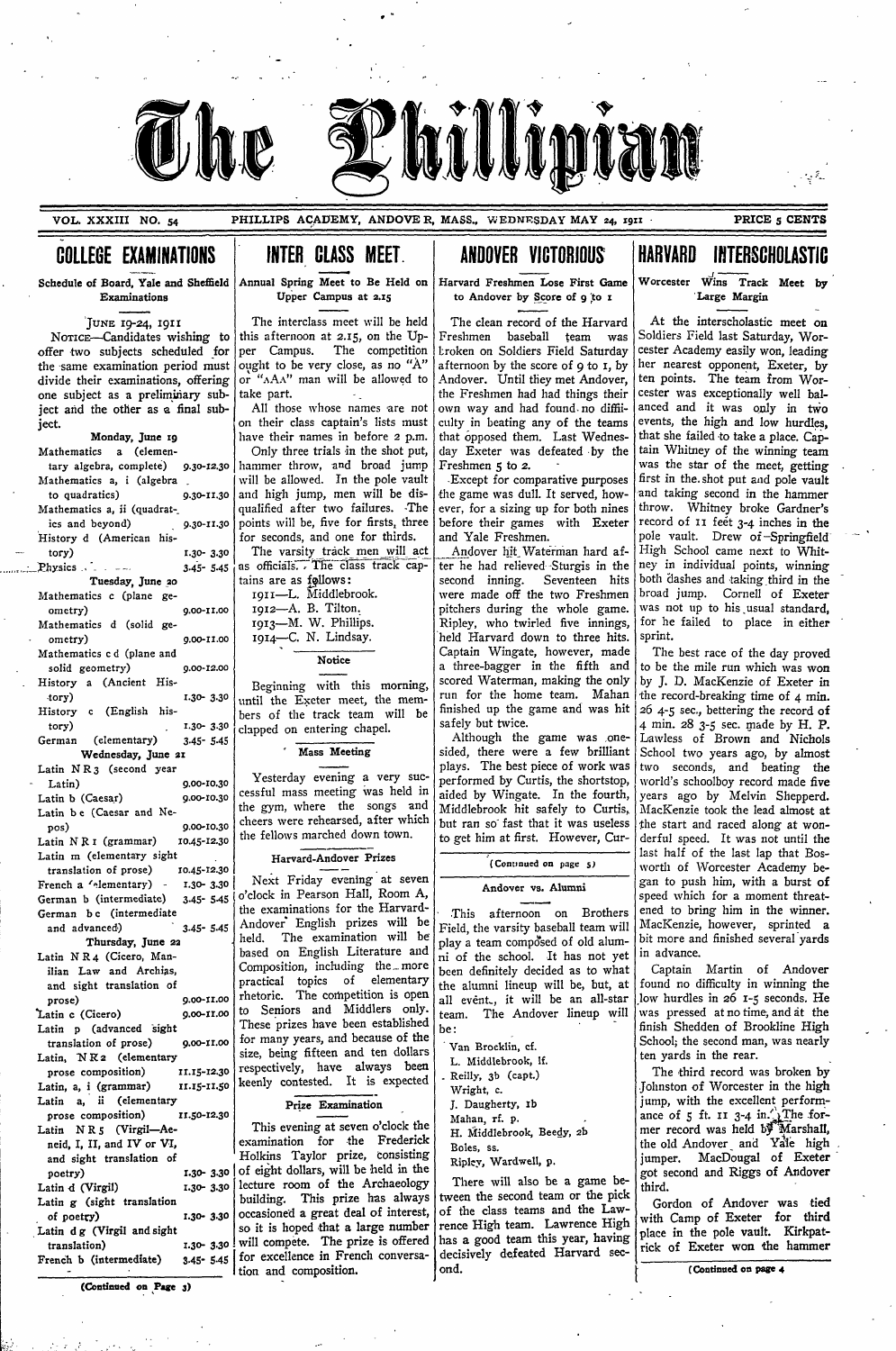| <b>BOARD OF EDITORS</b>                                                                                           |
|-------------------------------------------------------------------------------------------------------------------|
| <b>Managing Editor</b>                                                                                            |
| WINTHROP H. SMITH                                                                                                 |
| Business Manager                                                                                                  |
| WILLARD W. BUTTS                                                                                                  |
| Associate Editors                                                                                                 |
| FRANCIS K. DOUGLAS<br>RUSSELL G. HAY<br>HAROLD H. NUTE<br>RUSSELL H. LUCAS<br>JOHN M. MCHATTON<br>ROBERT N. QUINN |
| <b>Senior Editors</b>                                                                                             |
| PLINY F. STEWART<br>STANLEY MORRISON<br>JOHN W. BARRELL<br>ALEXANDER B. ROYCE                                     |

**Published every Wednesday and Satur-** pres

**second class mail matter.** Which had taken place.

who have not yet written home ing Forum another successful year. should do so at once. It is not  $\begin{array}{c|c}\n\hline\n\text{Input:} \\
\hline\n\text{Input:} \\
\hline\n\end{array}$ in-the hands of the committee by Sunday evening, on the subject of<br>Saturday, in order that a formal Ryers summer delectes from Saturday, in order that a formal Every summer delegates from  $\begin{array}{|l|l|}\n\hline\n\end{array}$  C<sup>T</sup>er an attractive line of breaking of ground may be made the eastern preparatory schools English flannels in distinctive patterns

man, S. J. Brady, and H. P. Wil- A Select Camp for Manly Boys. 26th pole, Mr. Douglas G. Crawford, <sub>Rampa</sub>rd, Prin. DeMeritte School, asa **Washington Street, Boston**, Mass. and A. B. Royce, president of olsn S Boston, Mass. NEW HAVEN, CONN Philo. . .. ...- ... . .. ...

**Che Obillipian**  $\begin{bmatrix} A & \text{Wilkes Bell acted as toast-} \\ \text{master. Mr. Stackpole was intro-} \end{bmatrix}$  Well Dressed Andover Men have their spoke of the various changes which he dreamed would take place in Phillips Academy thirty years from now. He mentioned how he arrived here by airship, and of the enthusiastic reception he received at the hands of the students. The erected by Philo and Forum towered above them all. He closed by giving the futures as he foresaw

The toastmaster next introduced **20 SCHOOL ST**. **Entered at the Andover Post Office as** SCROOI and mentioned the changes

**THE ANDOVER PRESS** as president of Philo. He said that as president of Philo. He said that **A homelike, first-class hotel,** while he did not wish to speak of **PINKOPING PINKOPING** While he did not wish to speak of **traditions, dating from the speak of the speak of traditions, dating from Philo's** victories won during the **con.** Warren, yet This issue is in charge of the man-<br>aging editor. With every applicant of the man-<br>aging editor. There i still \$730 yet to be surpassed their rival. For in-<br>raised for the swimming pool. stance, he thought that the fellowstance, he thought that the fellow-  $\frac{1}{\sqrt{2}}$  room. Kept con-<br>ship was better in Forum and that the fellowthey ought to. He ended by wish-.



\_\_\_\_\_\_\_\_\_\_\_\_\_not wish to speak **of proud ot Now England LOUIS PINKOS** at that price. Our answer is **that it**

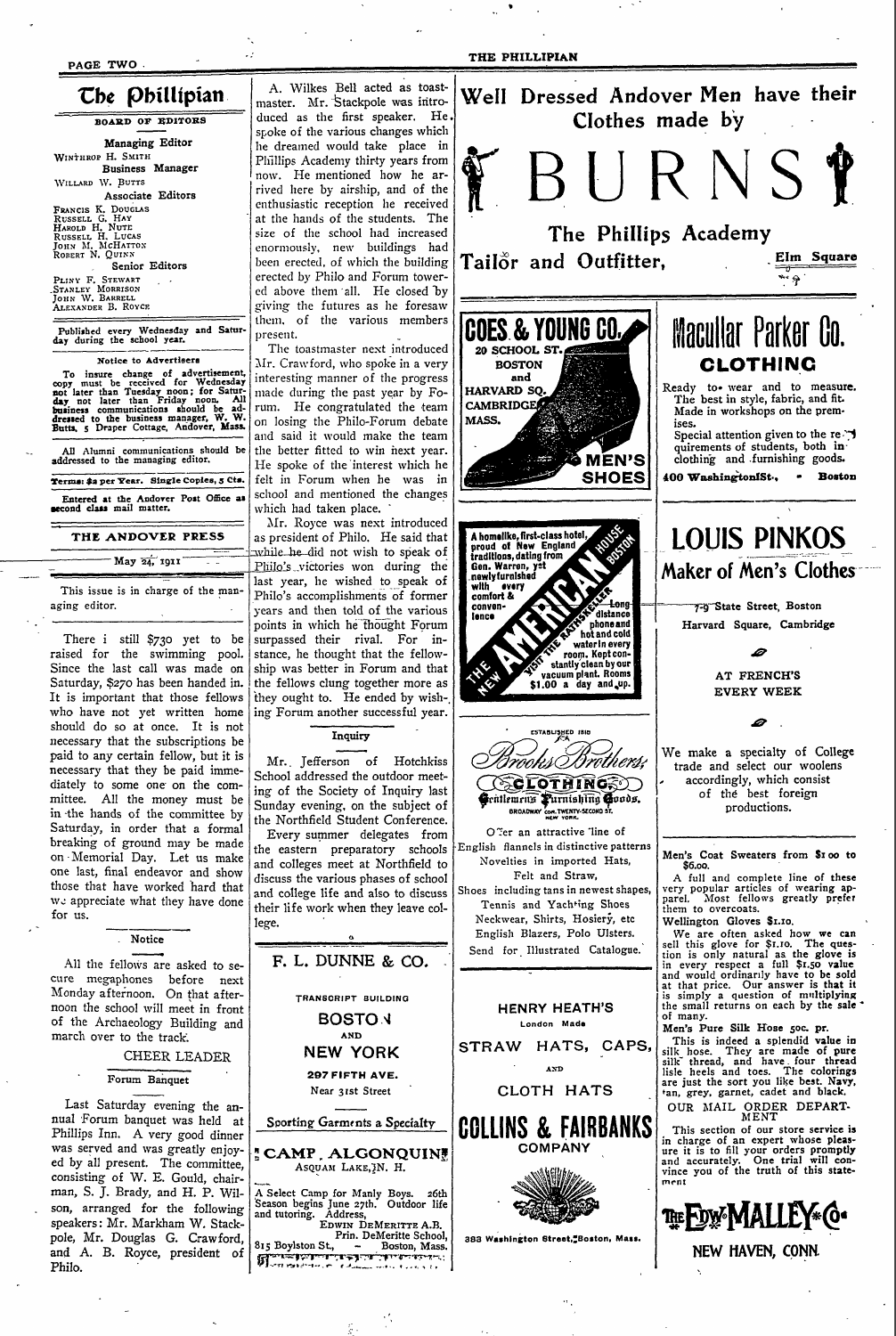| STOBAGE, RENTING, PAINTING,                                 | (Continued tions take 1)                              | peniors win                                                                        |                                                                  |
|-------------------------------------------------------------|-------------------------------------------------------|------------------------------------------------------------------------------------|------------------------------------------------------------------|
| SUPPLIES, REPAIRS, ACCESSORIES                              | French bc (intermediate                               | Yesterday afternoon the Junior                                                     |                                                                  |
|                                                             | and advanced)<br>$3.45 - 5.45$                        | Middlers defeated the Seniors in                                                   |                                                                  |
| Myerscough & Buchan                                         | Friday, June 23                                       | a rather loosely contested game, by                                                | THEATRE                                                          |
|                                                             | English a (reading and<br>$\sim 100$                  | the score of 9 to 7. The Seniors                                                   |                                                                  |
| <b>Automobile Station</b>                                   | practice)<br>9.00-11.00                               | by getting five runs in the first                                                  |                                                                  |
|                                                             | Latin NR 6 (advanced                                  | three innings got the lead. How-                                                   |                                                                  |
|                                                             | prose composition)<br>11.15-12.30                     | ever, 1913 made a rally in the                                                     | PHONE                                                            |
|                                                             | Latin I (prose composi-                               | fourth, making four runs. Bow-                                                     | OXFORD                                                           |
| Andover<br>59-61 Park St.,                                  | tion)<br>11.15-12.30                                  | man started out with a home run.                                                   |                                                                  |
| Telephone 208                                               | English b (study and prac-                            | This put spirit into the team and                                                  |                                                                  |
|                                                             | tice)<br>1.30-3.30                                    | Thompson followed with a double.                                                   |                                                                  |
| The METROPOLITAN                                            | Chemistry 3.45- 5.45<br>Greek c (Homer's Iliad,       | The next man was passed. It<br>looked as if that would be the end                  |                                                                  |
| ADOVER'S CANDY STORE                                        | Books I-III) $\cdot$<br>$3.45 - 5.45$                 | of it, but Grant came to the rescue                                                | BUCHAN & FRANCIS                                                 |
| Home-made Food, Ice Cream, Soda                             | Greek h (sight translation                            | after two men were out, by getting                                                 |                                                                  |
| and Candies                                                 | of Homer)<br>$3.45 - 5.45$                            | the second home run of the inning.                                                 | <b>Unholsterers and Furniture Dealers</b>                        |
| M.E.Dalton, Proprietor 42 MAIN STREET<br>Mrs. M. E. Dalton, | Greek ch (Homer's Iliad                               | In the next two innings 1913 made                                                  | 10 PARK STREET - ANDOVER                                         |
|                                                             | Books I-III, and sight                                | five more runs, making a total of                                                  | Students' Trade a Specialty.                                     |
| . "Individuality"                                           | translation of Homer)<br>$3.45 - 5.45$                | nine. 1911 started a rally in the                                                  |                                                                  |
|                                                             | Saturday, June 24                                     | sixth, but got only two runs. In                                                   |                                                                  |
| <b>HOTEL LENOX</b>                                          | Greek b (Xenophon's An-                               | the seventh they had three men on                                                  | ALL RAIL                                                         |
| <b>BOSTON</b>                                               | abasis)<br>$9.00 - 11.00$                             | bases and but one out when the                                                     | Lackawanna Coal                                                  |
| Has this distinction                                        | Drawing<br>9.00-11.00                                 | game was called according to                                                       |                                                                  |
|                                                             | Mathematics b (advanced                               | agreement.                                                                         | ANDOVER COAL COMPANY                                             |
|                                                             | algebra)<br>$9.00 - 11.00$                            | Class Standing                                                                     | Telephone Con.<br>Office, 33 Main Street<br>ANDOVER, MASS        |
|                                                             | Greek a,i (grammar) 11.15-12.00                       | WON LOST<br>P.C.                                                                   |                                                                  |
| <b>McMillan &amp; Van Neste</b>                             | Greek, a, ii (elementary                              | 1011<br>6<br>.852<br>$\mathbf{I}$                                                  | PHOTO SUPPLIE                                                    |
| PADDOCK BUILDING, 101 TREMONT STREET                        | prose composition)<br>$12.00 - 12.30$                 | 1912<br>$\boldsymbol{3}$<br>.426<br>4                                              | KODAKS                                                           |
| <b>BOSTON</b>                                               | Mathematics e (trigonom-                              | 1913<br>5<br>$\boldsymbol{2}$<br>.710                                              | H. F. CHASE                                                      |
|                                                             |                                                       | 1914<br>O.<br>7<br>.000                                                            |                                                                  |
|                                                             | Mathematics f (plane trig-                            |                                                                                    |                                                                  |
| Cailors and Importers                                       | onometry only)<br>$1.30 - 3.30$                       | TUTORING IN CAMBRIDGE                                                              | Everything for                                                   |
|                                                             | Greek g (sight translation                            |                                                                                    | <b>BASEBALL</b>                                                  |
|                                                             | of prose)<br>$1.30 - 3.30$<br>Greek j (prose composi- | For College entrance examinations<br>(including the Board examinations)            |                                                                  |
| Woolen Dovelties                                            | tion)                                                 | $3.45$ - 5.15 and for the Hour, Mid-year and Final Athletic Outfitter for all P. A |                                                                  |
|                                                             |                                                       | examinations in College courses, with                                              | <b>Teams</b>                                                     |
| For Young Men!                                              | YALE ACADEMIC                                         | the aid of competent assistants.                                                   |                                                                  |
|                                                             | June 21-24, 1911<br>$\ddot{\phantom{0}}$              | Advice in the choice of courses and                                                | Arco Building,                                                   |
| <b>Sporting and Outing Garments</b>                         | Wednesday, June 21                                    | personal supervision of methods of                                                 |                                                                  |
|                                                             | Registration<br>$8.30 - 8.50$                         | work, the taking of lecture notes,                                                 | <b>MASS</b><br>ANDOVER,                                          |
|                                                             | Latin Grammar<br>$900 - 10.30$                        | etc., based on an experience of many                                               | TELEPHONE CONNECTION                                             |
|                                                             | Latin Composition<br>10.45-11.50                      | years of College preparatory work                                                  |                                                                  |
| <b>REB. NORWOOD 26-2</b><br>FORT HILL 1405                  | American History and Civil                            | and as tutor in College courses, As-                                               |                                                                  |
| John W. Schaeffer & Co.                                     | Government or English                                 | sistant in the Department of Educa-                                                | Company<br>Scott<br>and                                          |
| PRINTERS & DESIGNERS                                        | History<br>$11.45 - 1.00$                             | tion at Harvard and Assistant Re-                                                  | <b>!LIMITED</b>                                                  |
| <b>BOBTON</b><br>290 FRANKLIN STREET                        | English a<br>$2,00 - 3.00$                            | corder for nearly nine years.                                                      | Makers of the Highest Grade                                      |
|                                                             | English b<br>$3.15 - 4.15$                            | Also, entire charge throughout the<br>year of pupils preparing for Harvard         | Ready-to-wear Clothes                                            |
|                                                             | <b>Xenophon</b><br>$4.30 - 6.00$                      | or any other college.                                                              |                                                                  |
| COBB, BATES & YERXA COMPANY                                 | Thursday, June 22                                     | <b>CHARLES S. MOORE, A.B., (Harvard)</b>                                           | in the World                                                     |
|                                                             | Algebra a<br>$8.30 - 9.30$                            | Tel. 2316-1<br>10 Frost St., Cambridge, Mass.                                      |                                                                  |
|                                                             | Algebra b<br>9.45-10.45                               |                                                                                    |                                                                  |
|                                                             | Greek Grammar and Com-                                | HORSE RANCH                                                                        |                                                                  |
|                                                             | position or German $c \$<br>II.00- I.00               |                                                                                    |                                                                  |
| <b>Good Things</b>                                          | Vergil-Ovid ·<br>$2.00 - 3.00$                        | CODY, WYOMING                                                                      |                                                                  |
|                                                             | Cicero-Sallust<br>$3.15 - 4.15$                       | You can sit on the Corral fence and                                                | 375 WASHINGTON ST., BOSTON                                       |
| $\mathcal{L}_{\text{cusp}}$ at                              | Solid Geometry and Plane                              | "bucking broncs" roped, branded<br>see                                             | Frequently represented at Noyes French<br>by Mr. Henry Wandless. |
| <b>Right Prices</b>                                         | Trigonometry<br>$4.30 - 6.00$                         | and ridden every day! Pack outfits,<br>and guides for Yellowstone<br>horses.       |                                                                  |
|                                                             | Friday, June 23                                       | Big game hunting, fishing, camp-<br>Park.                                          |                                                                  |
|                                                             | Caesar-Nepos<br>$8.30 - 9.30$                         | ing in the Rocky Mts. For particulars                                              | A. W. LOWE                                                       |
|                                                             | French a<br>9.45-11.00                                | address.                                                                           | DRUGGIST                                                         |
| 87 and 89 Causeway St.,                                     | French b<br>II.I5- I.00                               | B. C. RUMSEY<br>H. L. FERGUSON                                                     |                                                                  |
| 274 Friend St.,                                             | Ancient History<br>$2.00 - 3.15$                      |                                                                                    |                                                                  |
| (Near North Station)                                        | Chemistry<br>$3.15 - 4.30$                            | <b>McMORROW</b>                                                                    | <b>Andover</b><br><b>Press Building</b>                          |
|                                                             | $4.45 - 6.00$<br>German a                             |                                                                                    | October to April<br>April to October                             |
| <b>BOSTON</b>                                               | Saturday, June 24                                     |                                                                                    | Helenwood, Tenn.<br>Oak Bluffs, Mass.                            |
|                                                             | 8.30-10.30<br>Plane Geometry                          |                                                                                    | Treat School<br>EDWIN BRYANT TREAT, M. A. Headmaster             |
| CAS FIXTURES and                                            | 10.45-12.15<br>Homer #                                | COLLEGE SHOES                                                                      | Individual instruction under experienced                         |

| Trigonometry                      | $4.30 - 6.00$    | and rio  |
|-----------------------------------|------------------|----------|
| Friday, June 23                   | horses,<br>Park. |          |
| Caesar—Nepos                      | 8.30- 9.30       | ing in   |
| French a                          | 9.45-11.00       | address, |
| French b                          | II.I5- I.00      |          |
| Ancient History                   | $2.00 - 3.15$    |          |
| Chemistry                         | $3.15 - 4.30$    |          |
| German a                          | 4.45- 6.00       |          |
| Saturday, June 24                 |                  |          |
| Plane Geometry                    | 8.30-10.30       |          |
| Homer ‡                           | 10.45-12.15      | 60       |
| or                                |                  |          |
| German b‡                         | 10.45-12.45      |          |
| Physics                           | $2.00 - 3.15$    |          |
| § Candidates taking both "Greek   |                  | G 0      |
| Grammar and Composition" and      |                  |          |
| "Germat c" will be specially pro- |                  |          |
| vided for.                        |                  |          |
|                                   |                  |          |

 $\ddot{\phantom{a}}$ 

### **STOBAGOB. RBMTIN, i PAINTING. (Continued** froM **Page ) Seniors Win**

|    |  | WON | <b>LOST</b> | P.C.                                         |  |  |
|----|--|-----|-------------|----------------------------------------------|--|--|
| IJ |  | 6   |             | .852                                         |  |  |
| 12 |  |     | 4           | $\begin{bmatrix} .426 \\ .710 \end{bmatrix}$ |  |  |
| 13 |  | 5   | 2           |                                              |  |  |
| 14 |  | ο   |             | ,000                                         |  |  |
|    |  |     |             |                                              |  |  |



**THE'PHILLIPIAN** PAGE THREE

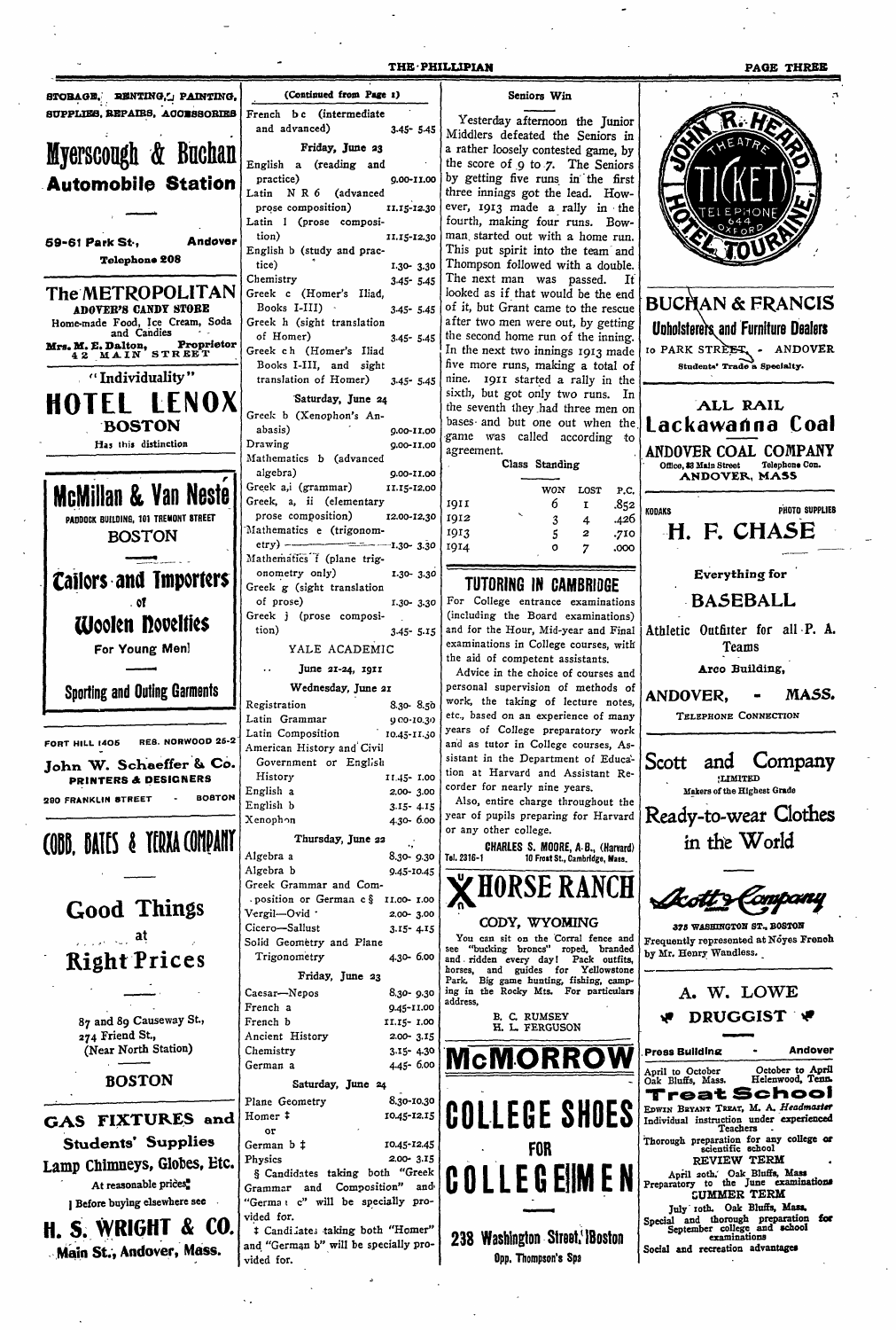

### -THE PHILLIPIAN

Dougal, Exeter; third. Riggs, Andover. Height, 5 ft. 11 3-4 in., being a new record, the former mark by Marshall of Andover in 1904, with a jump of  $5$  it.  $9.1-4$  inches.

Hammer throw-Won by Kirkpatrick, Exeter; second, Whitney, Worcester Academy: third, Gile, Andover. Distance, 158 ft. 8 1-2 in.

120-vd. high hurdles (Final)-Won by Shedden. Brookline High School; second. Goudy, Exeter; third, Snyder, Andover, Time, 17 1-5 sec.

440-yd. dash-Won by Brown, Exeter; second, Libby, Worcester Academy; third, Capper, Brookline High School. Time, 51 sec.

### 1911 Defeats 1914

The Seniors easily defeated the Juniors by the one-sided score of 25 to o Saturday afternoon. Comparatively few of the scores were made on hits, but they were mostly due to the eratic playing of the first year men.

The poor showing made by the Juniors can, however, be explained by the fact that only the captain and one other man of the first team reported. The game was loosely played throughouf.

The summary follows:

**Pole** 

 $\mathbf{3}$ -5

 $\ddot{\phantom{a}}$ 

 $\ddotsc$  $\sim$  .

 $\ddot{\phantom{a}}$ 

 $\ddot{\phantom{a}}$  $\sim$ 

 $\mathbf{T}$ 

 $\overline{5}$ 

Home runs, Alvord; hits, off Foster 6, off Durfee 5, off Mac-Donald 7; bases on balls, off Foster 6, off Durfee 4; strike outs, by Foster 1, by Durfee 1, by MacDonald  $4$ ; left on bases, 1911, 6, 1914,

ligh

dunf

. 5  $\overline{\mathbf{3}}$ 

 $\ddot{\phantom{a}}$  $\ddot{\phantom{a}}$ - 5  $_{13}$ 

 $\ddot{\phantom{a}}$  $\ddot{\phantom{a}}$ 

 $\mathbf{r}$  $\mathbf{I}$  $\mathbf{I}$ 

 $\ddot{\phantom{a}}$  $\ddot{\phantom{a}}$  .

 $\mathbf{3}$  $\overline{5}$  $\mathbf{3}$ 

 $\mathbf{r}$ 

 $\sim$  $\ddot{\phantom{0}}$  $\ddotsc$ 

 $\ddot{\phantom{a}}$ 

5  $\overline{\mathbf{3}}$ 

 $3\frac{1}{2}$ 

一万 . .

 $\rightarrow$ 

 $\ddot{\phantom{0}}$  .

Totals.

39

 $II$ 

 $\boldsymbol{3}$ 

8½

 $29\frac{1}{2}$ 

120-yard

**BUXTON & COFEMAI HEADQUARTERS FOR Electric Portables** and Supplies Park Street, *Andover* JOHN - STEWART Clothes Pressed Galled for and Post Office Avenue. . . Andover Hewins & Hollis Men's Eurnishing Goods 4 HAMILTON PLACE, BOSTON ANDOVER NATIONAL BANK . Iours-9 to 12m., 2 to 3 p.m. .....Close Saturday : at 12 m. SMITH & MANNING -DEALERS IN Dry Goods and Groceries Essex Street  $\overline{a}$ **ANDOVER** I. A. HANDLEY **TEACHER OF BANJO. GUITAR and MANDOLIN** Tuatrumanta for Nale or Bant Basement, ARCHAROLOGY BUILDING Mondays, Thursdays and Fridays THE NEW DRUG STORE CROWLEY & CO. - ANDOVER 33. MAIN ST., FULL LINE OF. **Men's Furnishing Goods** Clothing Made to Order and Repairing .J. WM. DEAN MAIN. STREET  $\sim$ **ANDOVER** A, SHUMAN & CO. **BOSTON** Original and exclusive styles in College Clothes designed especially for college and preparatory school men. Frequently represented at Noyes Frenchs'. HATSWonderland

In the White Mountains

### **CAMP CHOCORUA**

Senior and Junior Departments. Tents, burga-<br>Lews, cottages. Mountain climbing, fishing, baseball, tennis, water sports, field sports. An idea climate for outdoor athletics, and good and sports. The coaches, Tutoring optio

**Andover's New Dry Goods Store** 

LADIES' AND MENS' FURNISHINGS Men's /Gollars, Cuffs, and Neckties a Specialty **F. C. MacDONALD Andover and Reading** 

the best of the foreign hats, to wit, the Henry Heath; in almost any material and shape and weight and color. We are hatters each year to an increasing number of discriminating Americans.

# **CHASE & CO. Outfitters for Men**

aven

WILD WEST SHOW Indians, Cowboys, Dare-devil Riding **NEW'SONGS REGULAR PRICES** Rensselaer Polytechnic Institute **SCHOOL** of Established<br>1824 ÆN EIN EEN NA Civil, Mechanical, Electrical Send for a Catalogue. **TROY N.Y.** 

SPECIAL

**Monday and Tuesday**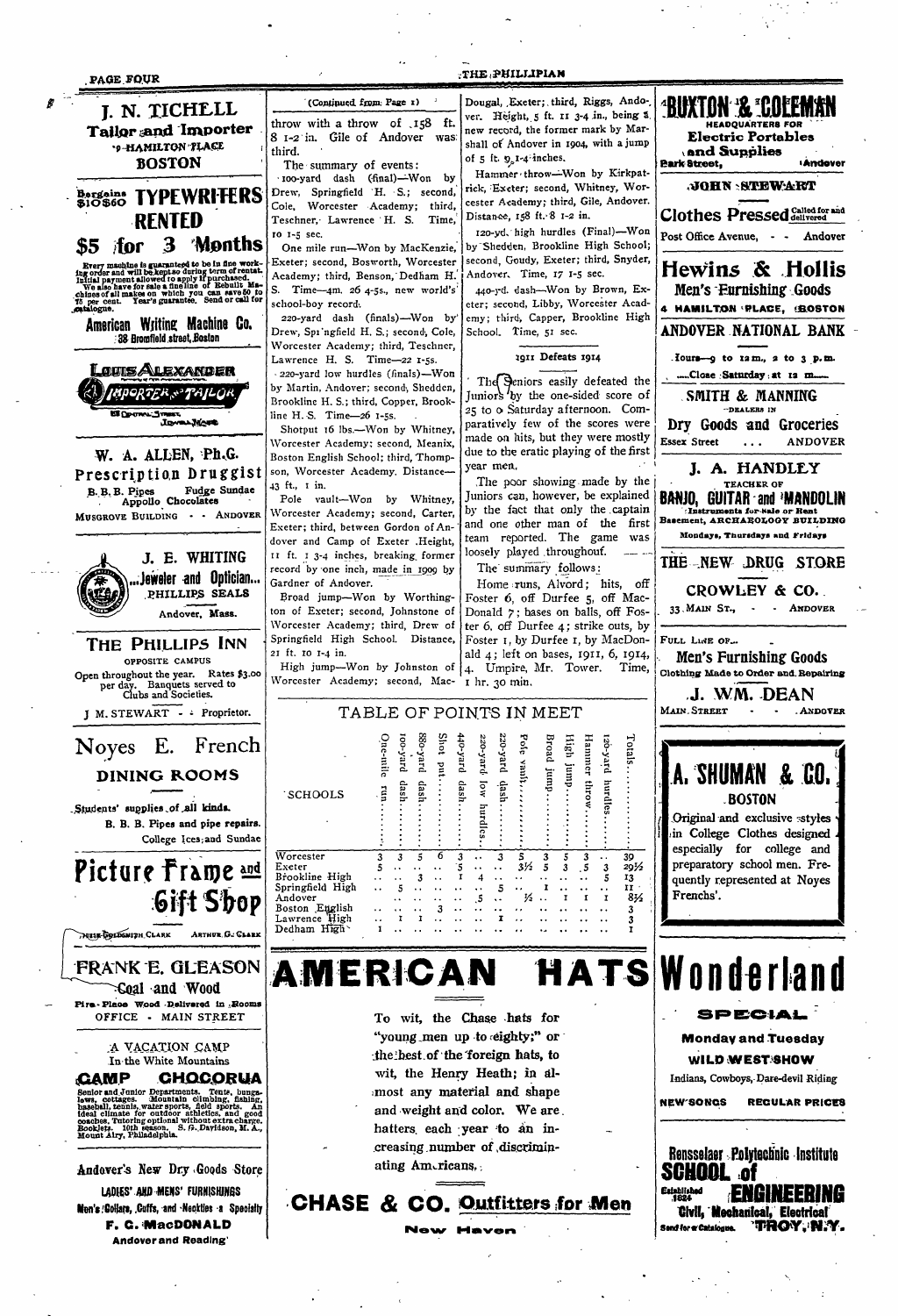